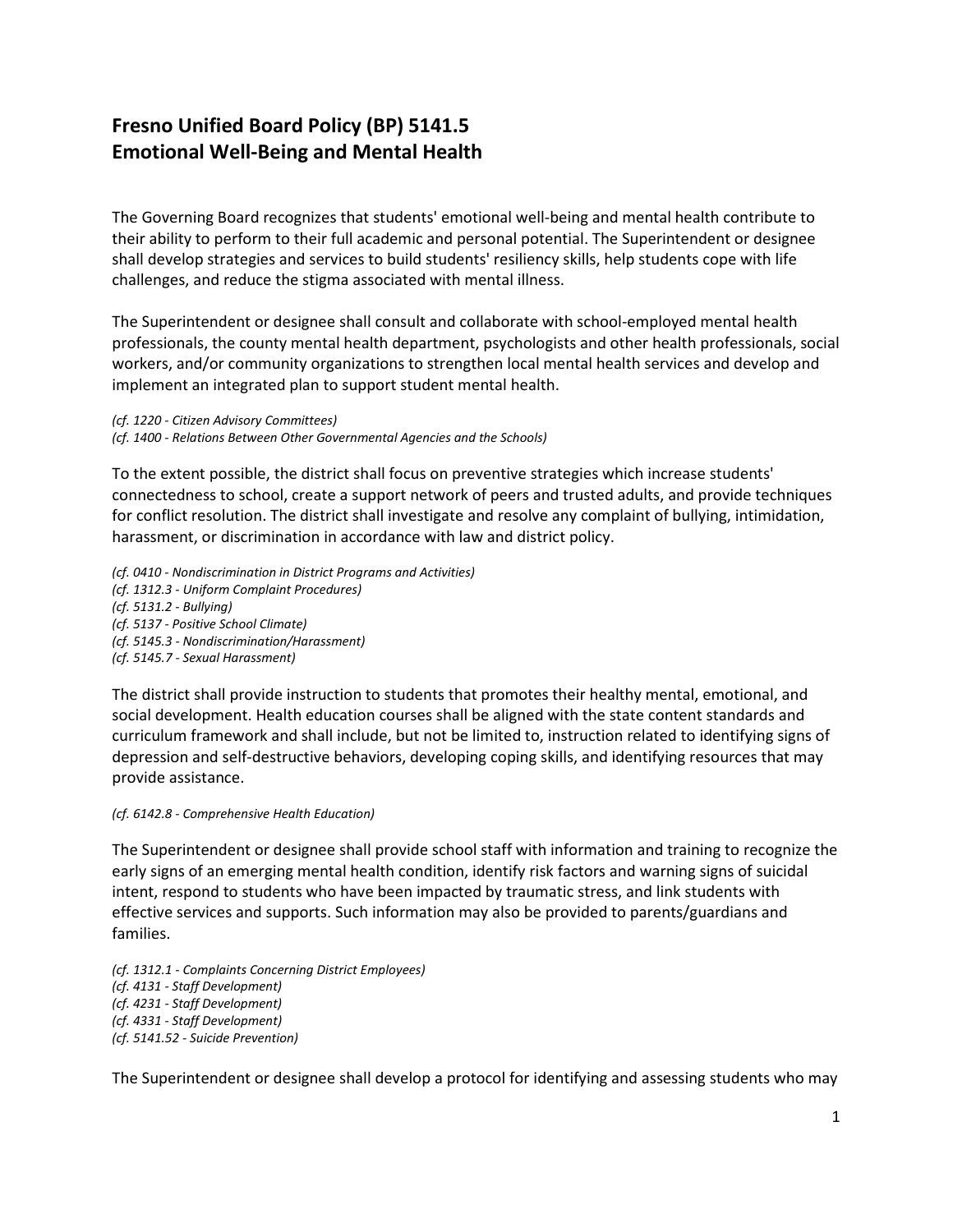be suffering from an anxiety disorder, depression, eating disorder, or other severe or disabling mental illness**.** The Superintendent or designee may establish districtwide or school-site crisis intervention team(s) to respond to mental health concerns in the school setting.

A school counselor, school psychologist, or school social worker may provide mental health counseling to students in accordance with the specialization(s) authorized on the individual's credential. As needed, students and their parents/guardians may be provided referrals to mental health services in the community and/or to mental health services at or near district schools.

*(cf. 5141.6 - School Health Services) (cf. 6164.2 - Guidance/Counseling Services)*

If a student has an emotional or mental illness that limits a major life activity, has a record of such impairment, or is regarded as having such impairment, or may need special education and related services, the student shall be referred for an evaluation for purposes of determining whether any educational or related services are required in accordance with Section 504 of the Rehabilitation Act or the federal Individuals with Disabilities Education Act, as applicable. (Education Code 56301-56302; 29 USC 794; 28 CFR 35.108)

*(cf. 6164.4 - Identification and Evaluation of Individuals for Special Education) (cf. 6164.6 - Identification and Education Under Section 504)*

The Superintendent or designee shall explore potential funding sources for district programs and services that support student's mental health. In accordance with local plans and priorities, the district may apply to the county for grants for prevention and early intervention activities that are designed to prevent mental illness from becoming severe and disabling and to improve timely access for underserved populations.

*Fresno Unified School District prohibits discrimination, harassment, intimidation, and bullying based on actual or perceived race, color, ethnicity, national origin, immigration status, ancestry, age, creed, religion, political affiliation, gender, gender identity, gender expression, genetic information, mental or physical disability, sex, sexual orientation, marital status, pregnancy or parental status, medical information, military veteran status, or association with a person or a group with one or more of these actual or perceived characteristics or any other basis protected by law or regulation, in its educational program(s) or employment.*

Legal Reference: EDUCATION CODE 215-216 Student suicide prevention 234.6 Posting suicide prevention policy on web site 32280-32289.5 Comprehensive safety plan 49060-49079 Student records 49600 Responsibilities of school counselors 49602 Confidentiality of student information 49604 Suicide prevention training for school counselors 56171 Duty to identify and assess children in private schools who need special education services 56300-56385 Identification, referral, and assessment for special education WELFARE AND INSTITUTIONS CODE 5698 Emotionally disturbed youth; legislative intent 5840-5840.8 Prevention and early intervention programs 5850-5886 Children's Mental Health Services Act UNITED STATES CODE, TITLE 20 1400-1482 Individuals with Disabilities Education Act